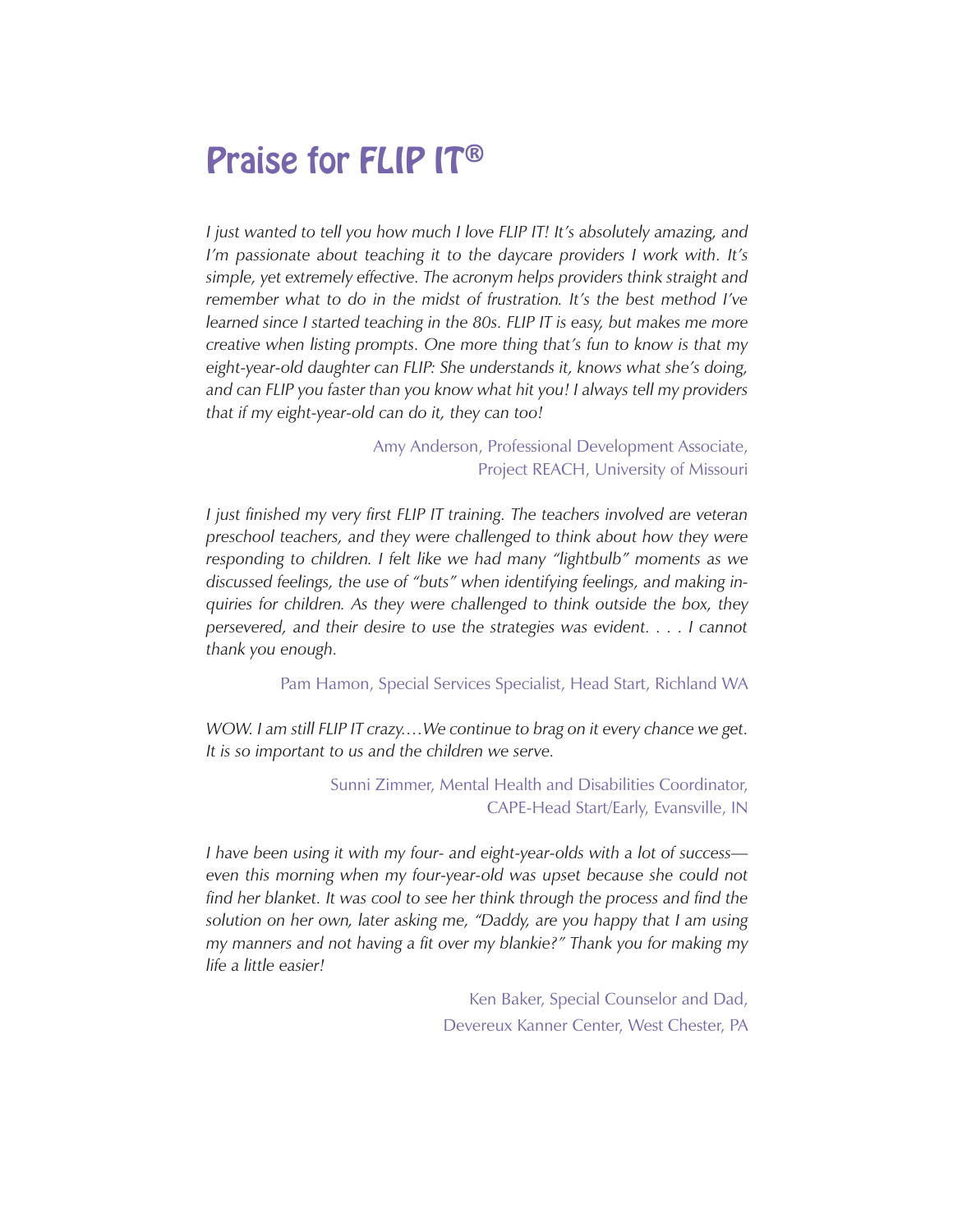

**Four supportive steps to help young children learn about their feelings, gain self-control, and reduce challenging behavior**

Rachel Wagner Sperry, MSW with the Devereux Center for Resilient Children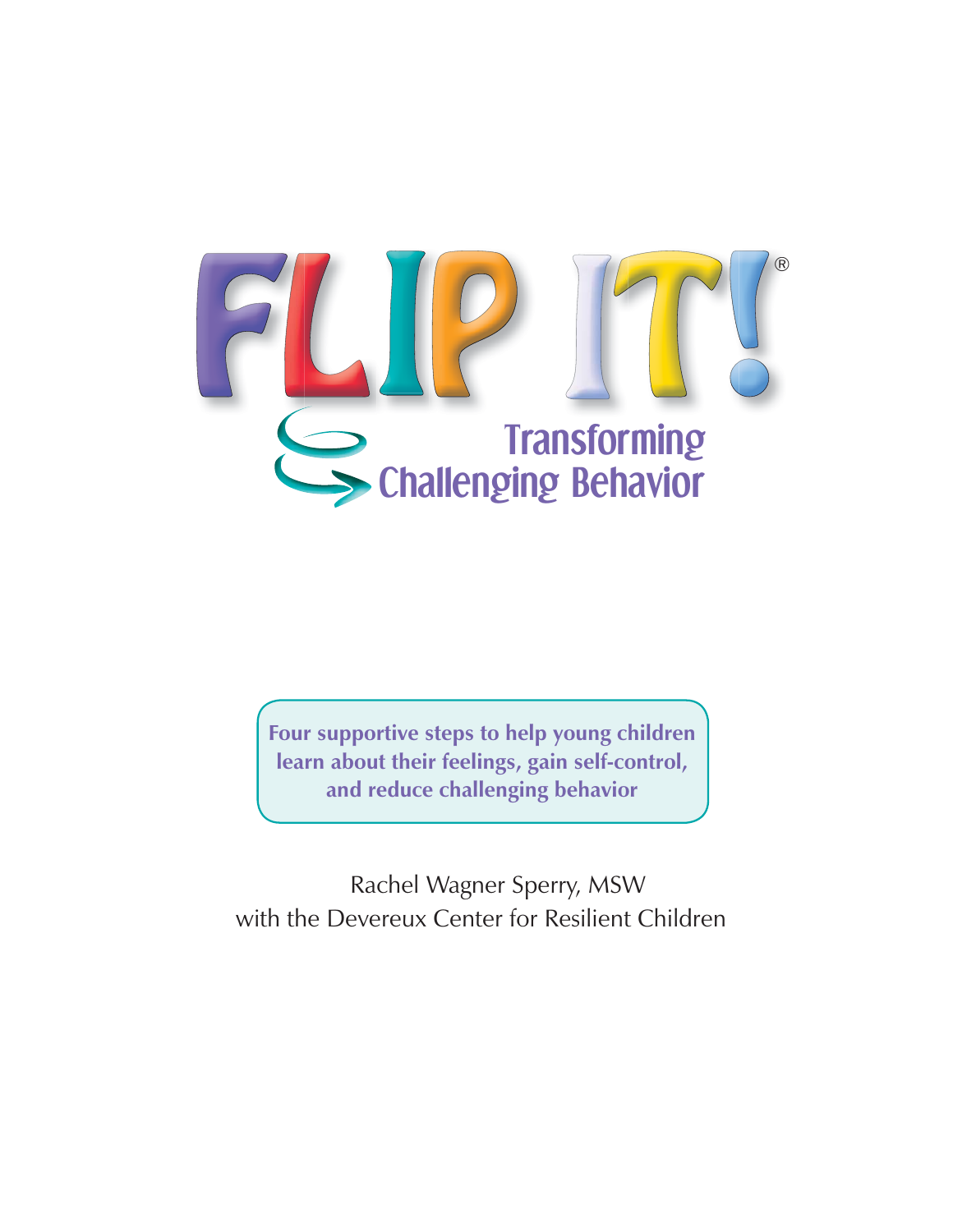Devereux Center for Resilient Children Villanova, PA

Kaplan Early Learning Company Lewisville, NC

© 2011 The Devereux Foundation

Published by Kaplan Early Learning Company

ISBN number 978-0-88076-749-1

Item number 22603

Printed in the United States of America.

For more information on the Devereux Center for Resilient Children, call 1-866-872-4687. www.CenterForResilientChildren.org

All rights reserved. No part of this publication may be reproduced, stored in a retrieval system, or transmitted, in any form or by any means, electronic, mechanical, photocopy, recording or otherwise, without the prior written permission of Kaplan Early Learning Company.

Devereux is a leading nonprofit behavioral health organization, operating a comprehensive network of clinical, therapeutic, educational and employment programs and services for children, adolescents and adults. The Devereux Center for Resilient Children (DCRC) focuses on research-based prevention initiatives that help children and adolescents develop resilience and strong social and emotional health.

#### **Disclaimer**

The original FLIP IT® training curriculum was developed with the support of a one-year innovative grant from the New York State Office of Children and Family Services received by the Franziska Racker Centers (FRC). FRC is a not-for-profit dedicated to creating opportunities for people with special needs in the Ithaca, NY, area. FRC and the Devereux Center for Resilient Children are partners in ongoing efforts to enhance and expand FLIP IT<sup>®</sup> resources and training. FLIP IT<sup>®</sup> is a registered trademark of The Devereux Foundation.

The opinions, results, findings and/or interpretation of data contained herein are the responsibility of the Franziska Racker Centers and the Devereux Center for Resilient Children and do not necessarily represent the opinions, interpretation, or policy of the Office of Children and Family Services or the State of New York. The State of New York, the Office of Children and Family Services, and the United States Department of Health and Human Services have a right to a royalty-free, nonexclusive, and irrevocable license to reproduce, publish, distribute, or otherwise use, in perpetuity, any and all copyrighted or copyrightable material resulting from this agreement or activity supported by this agreement.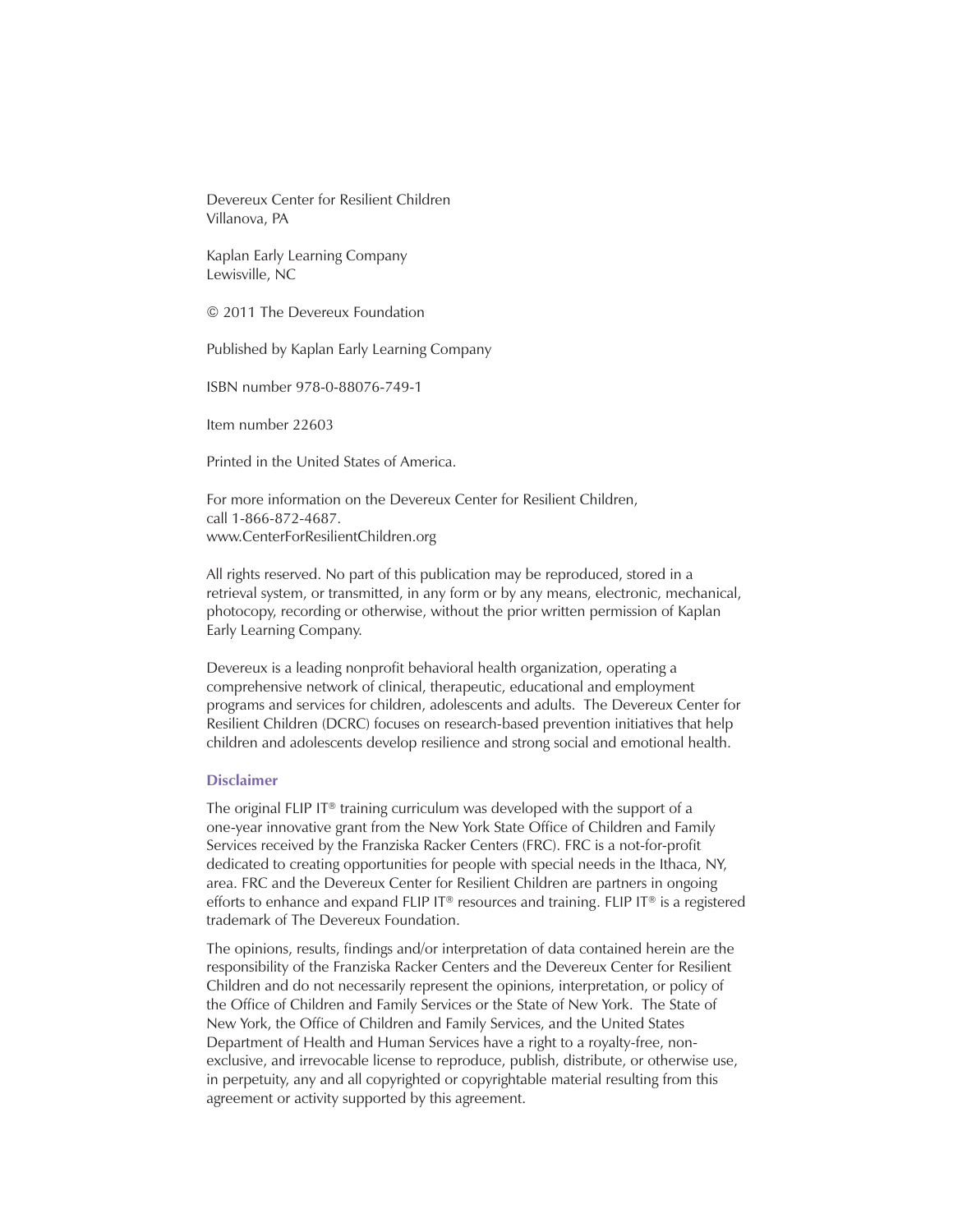**FLIP IT is a four-step supportive strategy to help young children learn about their feelings, gain self-control, and reduce challenging behavior.**

The FLIP IT guide teaches adults how to respond positively to everyday challenges and challenging behaviors in children ages three to eight. The guide walks teachers and families through the four FLIP IT steps in an easy-to-read format. Symbols and pictures make it easier to remember the steps. As you study, write your thoughts in the reflection boxes and use the photos of challenging scenarios to practice your FLIP IT responses.

FLIP IT workshops are offered online or in a classroom setting. For more information, contact the Devereux Center for Resilient Children at 1-866-TRAINUS or www.moreflipit.org.

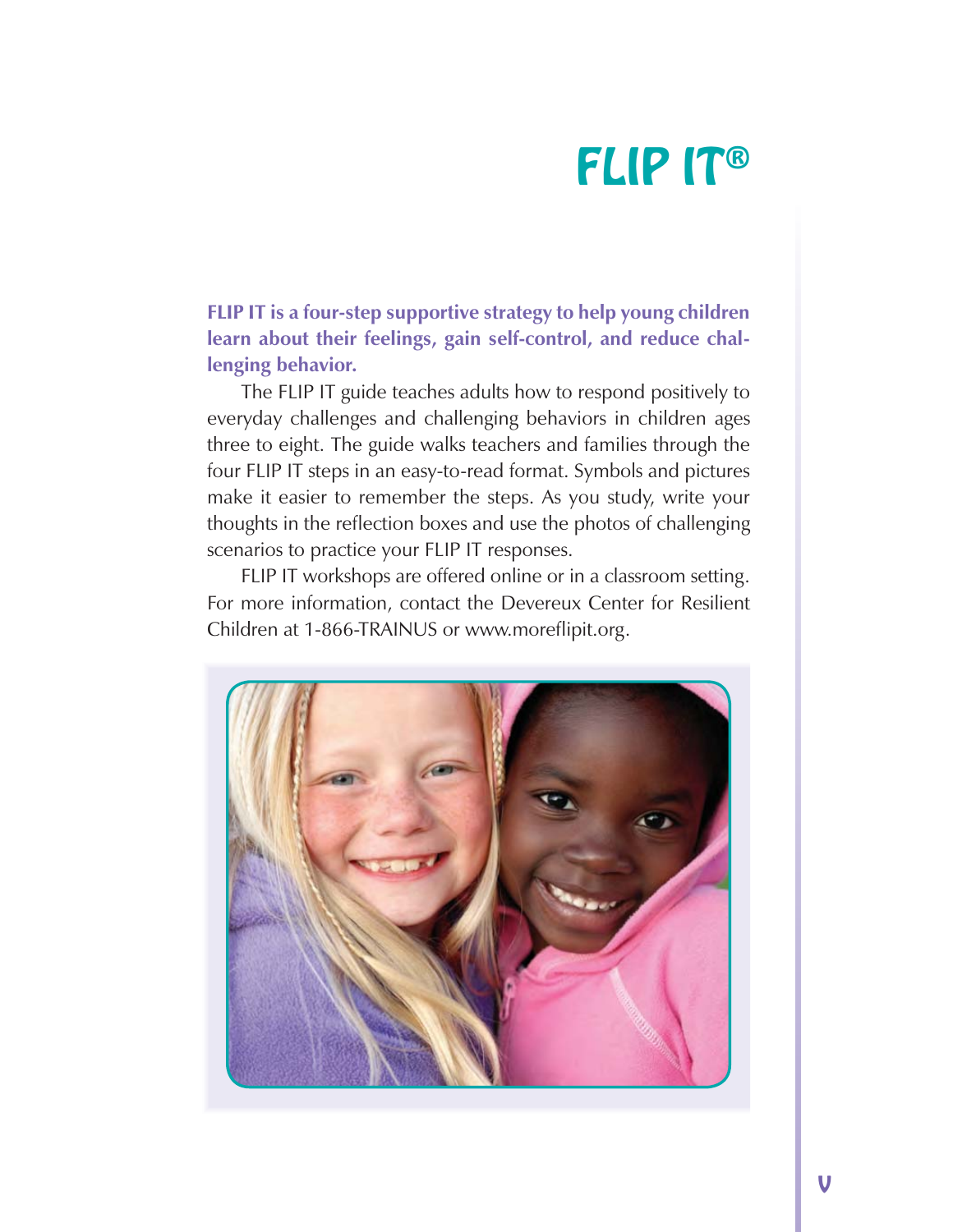## **Contents**

| ICK - What Causes Challenging Behavior? 9                             |
|-----------------------------------------------------------------------|
|                                                                       |
|                                                                       |
|                                                                       |
|                                                                       |
|                                                                       |
|                                                                       |
| Appendix B — FLIP IT Activities to Use with Children $\dots \dots$ 57 |
| Appendix C - Adapting FLIP IT for Individual                          |
|                                                                       |
|                                                                       |
| Appendix E - Devereux Center for Resilient Children. 81               |
|                                                                       |

 $\hat{\boldsymbol{\beta}}$ 

 $\bar{\mathcal{A}}$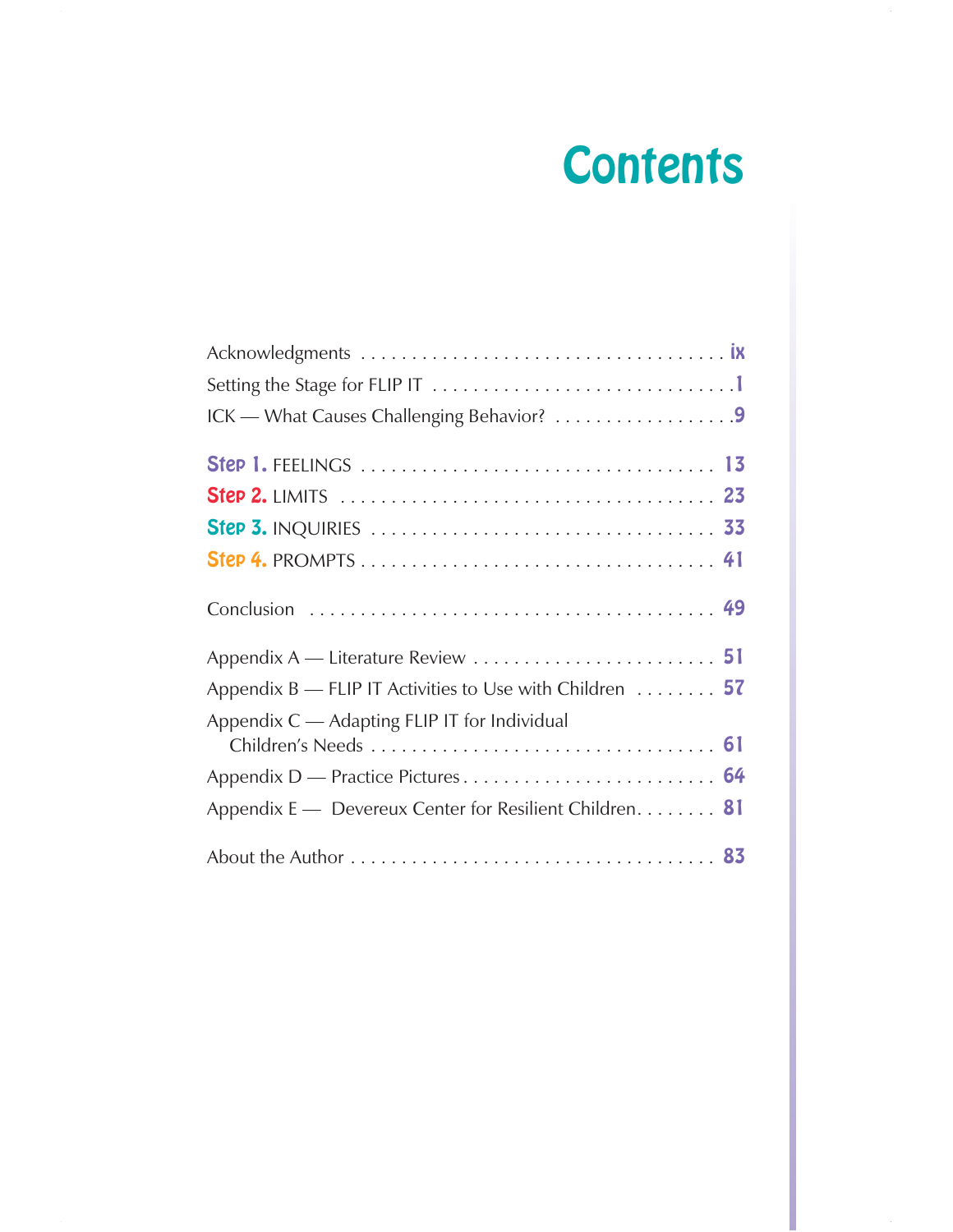### Acknowledgments

**We wish to thank the many people who supported the development of this guide:**

The Devereux Center for Resilient Children team of Linda Likins, Susan Damico, Debi Mahler, Nefertiti Bruce, Debbie Alleyne, Caroll Berridge, Paul LeBuffe, and Martha Lindsay, who served as creative and organizational beacons.

The team at Franziska Racker Centers, consisting of Roger Sibley, Dan Brown, Jody Scriber, Perri LoPinto, Tammy Goddard, Sue Budney, Jessica Jones, Linda Kline, and many others who supported FLIP IT's birth and growth.

Derry Koralek, editor extraordinaire, who helped transform FLIP IT from a training resource into a book.

Karen Cairone of the Devereux Center for Resilient Children, who lent her passion for the strategy to her editing of the content and also wrote the wonderful suggestions in the appendices.

Kristin Tenney-Blackwell, research guru and author of the literature review.

The Kindness Project Team of Rochelle Giametta, Christine Peters, and Sarah Sedar, who pioneered the early childhood mental health cause and played a part in the evolution of FLIP IT.

Pilot-training participants and advisors, including Jeremy Aho, Gayle Cunningham, Mary Imbornone, Barbara Kaiser, Leslie Koplow, Amanda Lannie, Abbey Luterick, Joy Rowe, Connie Jo Smith, Tom Lottman, and Bob Wilcher, all of whom provided invaluable feedback.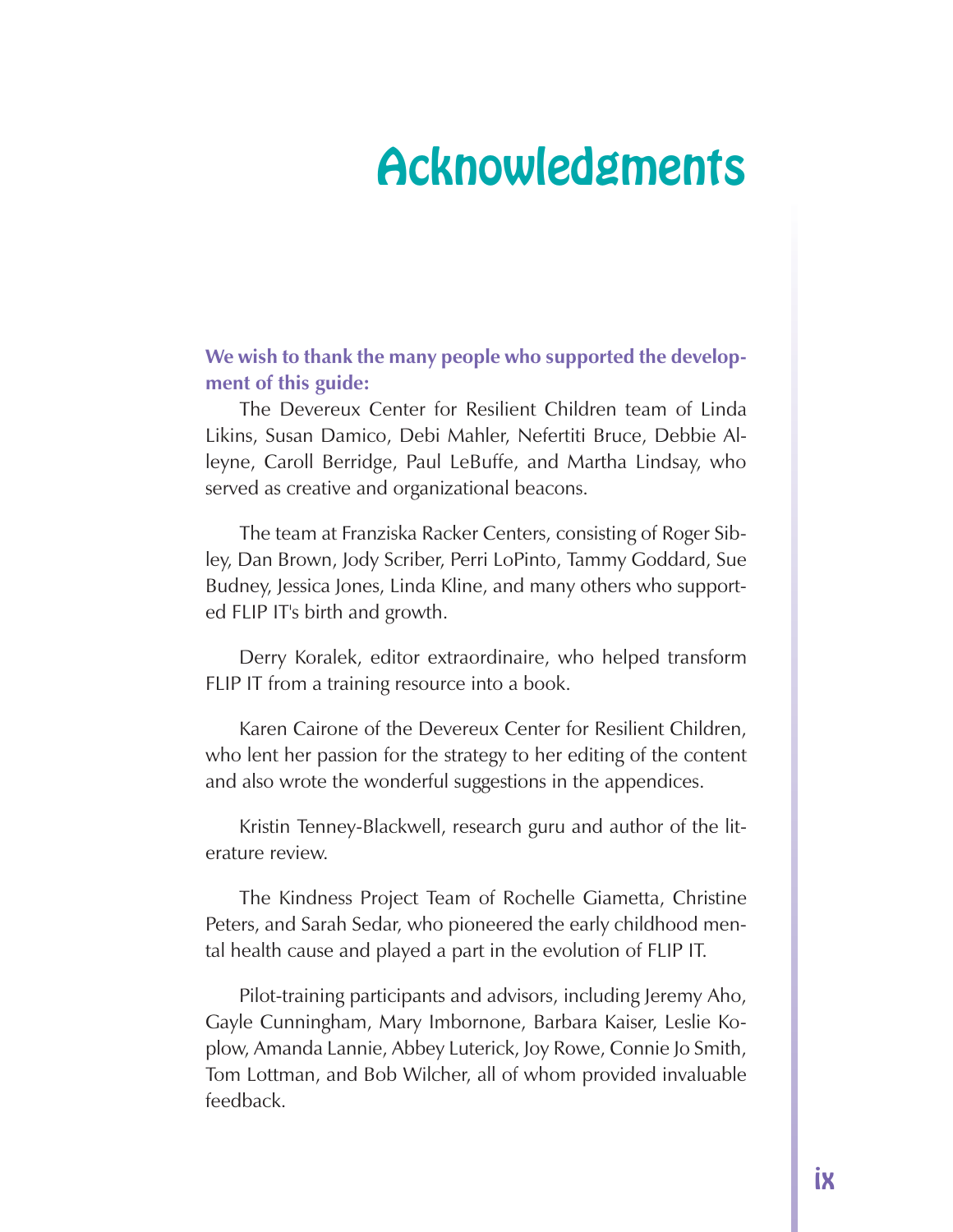The Littleague music team of Neil McIntyre and Larry Georgeson, who created the FLIP IT song that I use in training.

The children and dedicated families who helped promote positive approaches to addressing challenging behavior.

The original creative team of Tana Ebaugh as art director and graphic designer, Robert Kaussner as photographer, and Steve Carver as illustrator, for the original FLIP IT training materials.

Heather Beck, for being a natural "FLIP'er" before it ever had a name, and her daughter, Hailee, who is living proof that it works.

Kelly Jackson, Jan Laning, Megan Noonan, Carrie Perfetti, Holly Wilcher, and Kristen Kerr, whose friendship and enthusiasm nurtured me throughout this and many other life challenges.

The Wittmer family, who played a role in my fondest early childhood memories.

My Wagner family of Daniel, Shannon, Peyton, and Langston, who inspire me.

My mom and dad, who raised me to be a feeler and a thinker. True humanitarians and the original "FLIP'ers."

Joshua Sperry, for the twinkle in his eye whenever I talk about FLIP IT.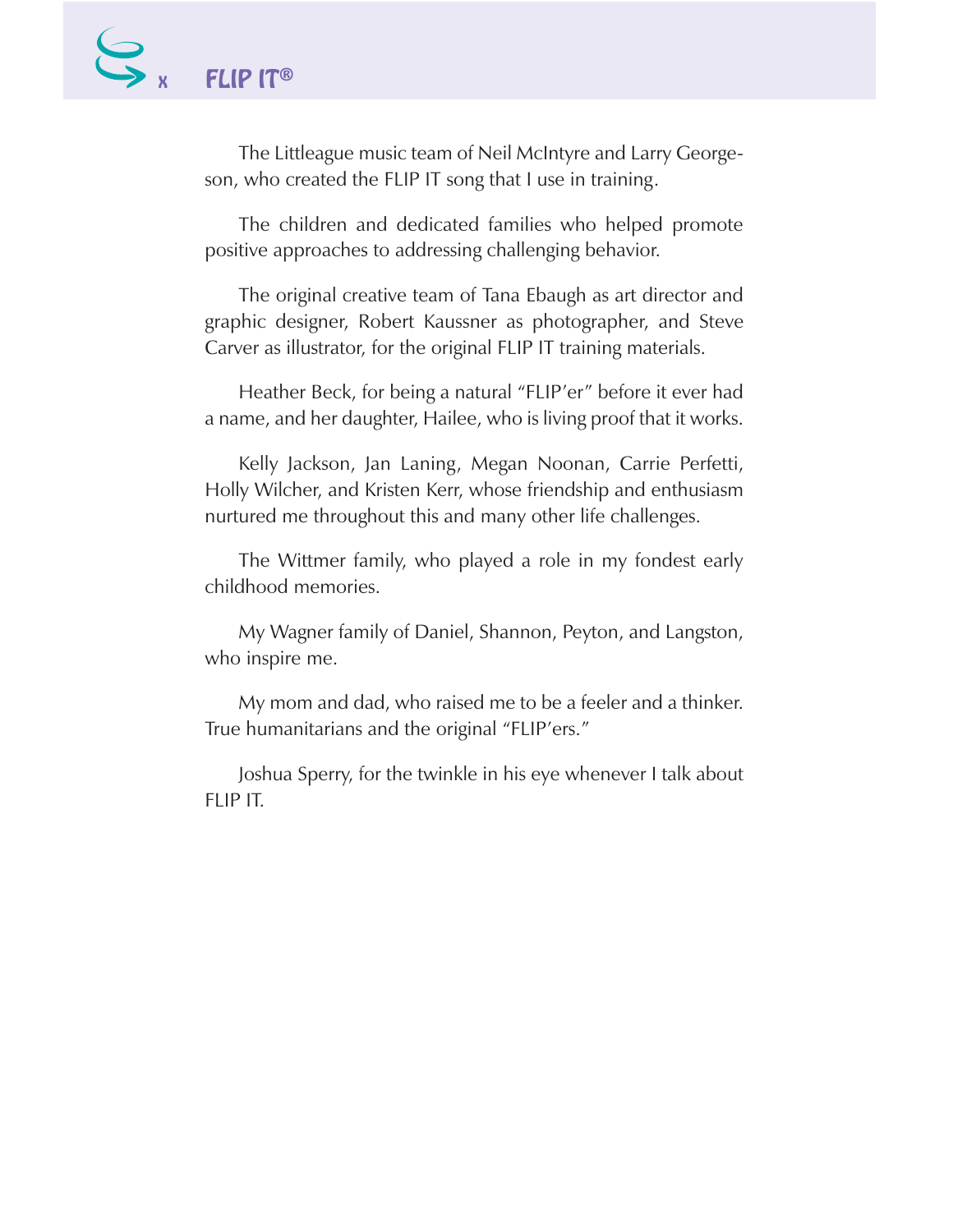### Setting the Stage for FLIP IT

**"It's OK, honey. You're OK. Come on out and sit with me." We may say these words to a child who is scared and has crawled under a table. The tone and the sentiment are gentle**  and nurturing but do not help the child understand the emotions that got her under the table in the first place. By beginning to understand the feelings that made her crawl under the table, she can then learn to independently cope with those challenging feelings in a healthier way. FLIP IT provides a simple way to help children do this.

FLIP IT offers a strength-based, commonsense, and effective four-step strategy. Adults can use FLIP IT when confronting a number of challenging behaviors, such as crawling under the table, throwing toys, whining, spitting, or hitting peers. The four steps embodied in the FLIP IT mnemonic include:

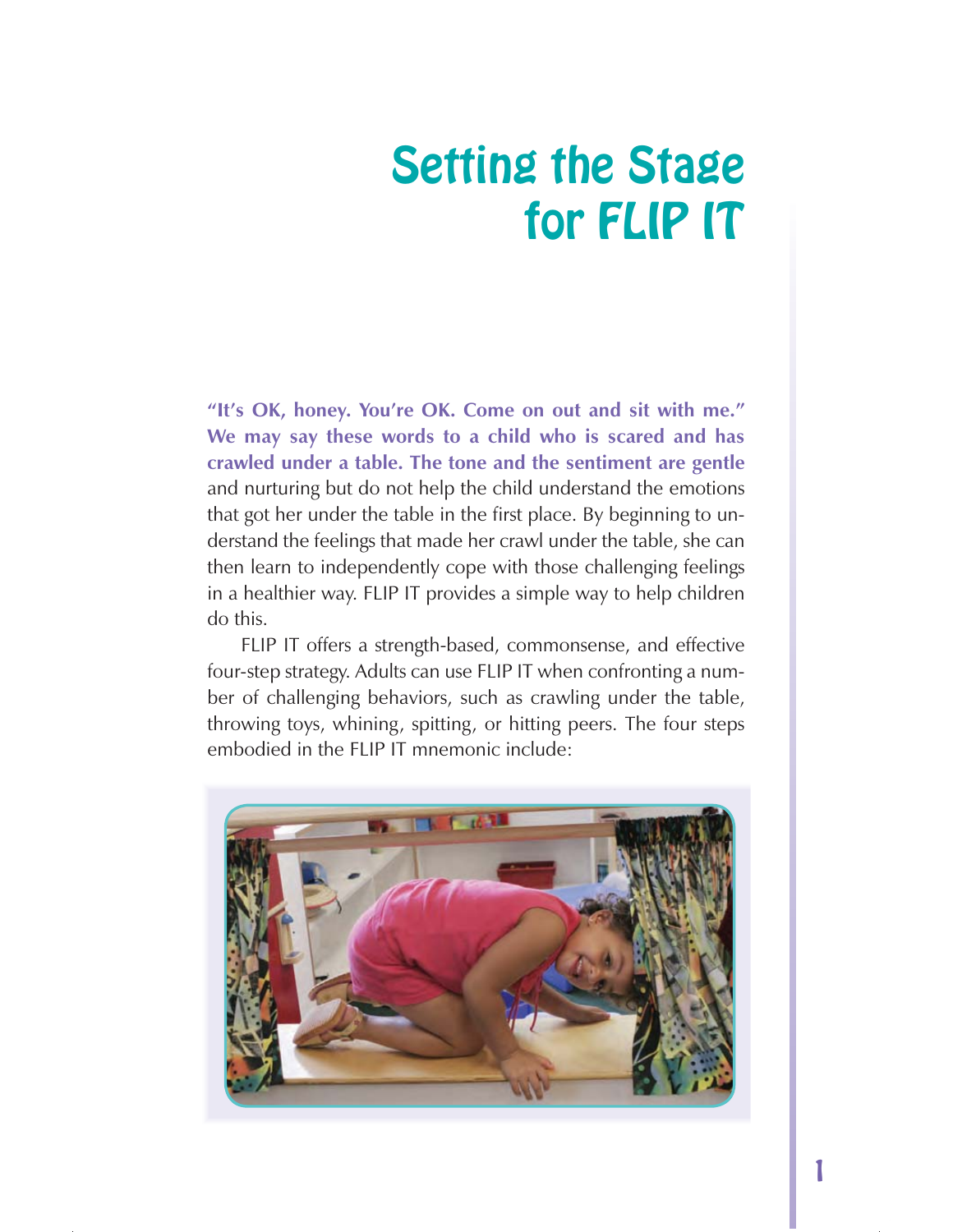- 1. **FEELINGS**: Gently talk with the child about his feelings. Tell him what you see and hear as a result of his emotions. Help him to identify the root feelings causing the behavior.
- 2. **LIMITS:** Remind the child of the positive limits and expectations you have for his behavior. Loving and simple limits help surround children with a sense of consistency, safety, and trust.
- 3. **INQUIRIES**: Encourage the child to think about solutions to his challenges. Ask questions that promote problem-solving and healthy coping skills. Inquiries invite children to think, learn, and gain self-regulation.
	-

4. **PROMPTS**: Provide creative cues, clues, and suggestions for the child who is having difficulty. Enthusiastic, bright ideas can lead the way to better problem-solving skills.

FLIP IT is best practiced by using all four steps in fairly quick succession (1–10 minutes from start to finish). Experienced FLIP IT users may find that only one or two steps are needed to resolve the situation.

FLIP IT incorporates best-practice approaches into a method that is easy to remember and applicable in a variety of challenging situations. FLIP IT may be used every day for minor challenges and conflicts with one child or with multiple children. FLIP IT also can be used as a targeted intervention intended to support the emotional growth of a child displaying specific behavioral concerns. FLIP IT requires consistency to bring about long-term change. Children who frequently experience the FLIP IT process become emotionally aware problem-solvers who develop healthy coping skills that will last a lifetime.

While FLIP IT is a versatile and portable strategy, it may not always be the best strategy for a given situation. FLIP IT can and should be integrated with effective strategies that support the development of positive relationships, emotional awareness, problemsolving skills, and healthy coping in children (and adults). Please note that the FLIP IT strategy requires time and consistency. It is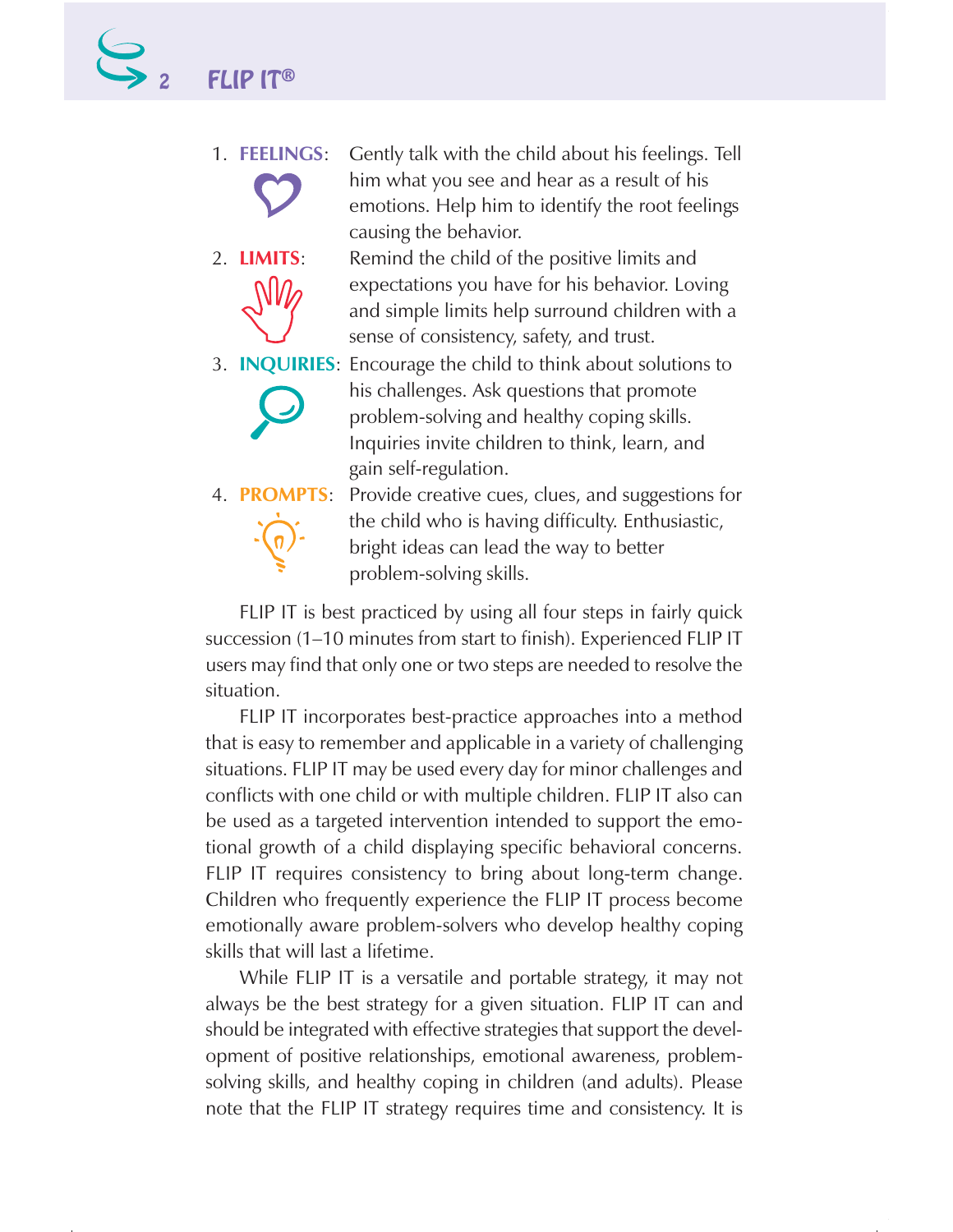not the magical answer for every challenging situation. FLIP IT, by itself, is not designed to resolve severe emotional and behavioral issues. In such cases, seek support from mental health professionals to establish a comprehensive plan that may include FLIP IT. Finally, FLIP IT considers the root causes of a child's behavior but does not center on the functional behavioral assessment process used by many mental health professionals.

#### FLIP IT Began with Haley

As a preschool teacher, I noticed children's challenging behavior on the rise, and I felt discouraged that the strategies and techniques I had learned did not work. I was desperate for something that would help me with a young girl in my class who was beginning to keep me awake at night with worry. Haley had lived through a lot; she had been abused, placed in a shelter, expelled from several preschools for her violent behavior, and at the time lived in a foster home. On a typical day at preschool, she attacked other children, called me terrible names, kicked me in the shins, and told me I was fat, all while attempting to "rip my eyeballs out."

Haley's challenging behavior was clearly coming from a deep and emotionally hurt place.

I needed a strategy that would address not only the behaviors but the hurt behind them. With guidance from the Devereux Early Childhood Assessment (DECA) Program, the wisdom of early childhood leaders, and the suggestions of my very wise co-workers, friends, and family, my colleagues and I began consistently responding to Haley's challenging behavior with four simple steps. Our approach (now known as FLIP IT)

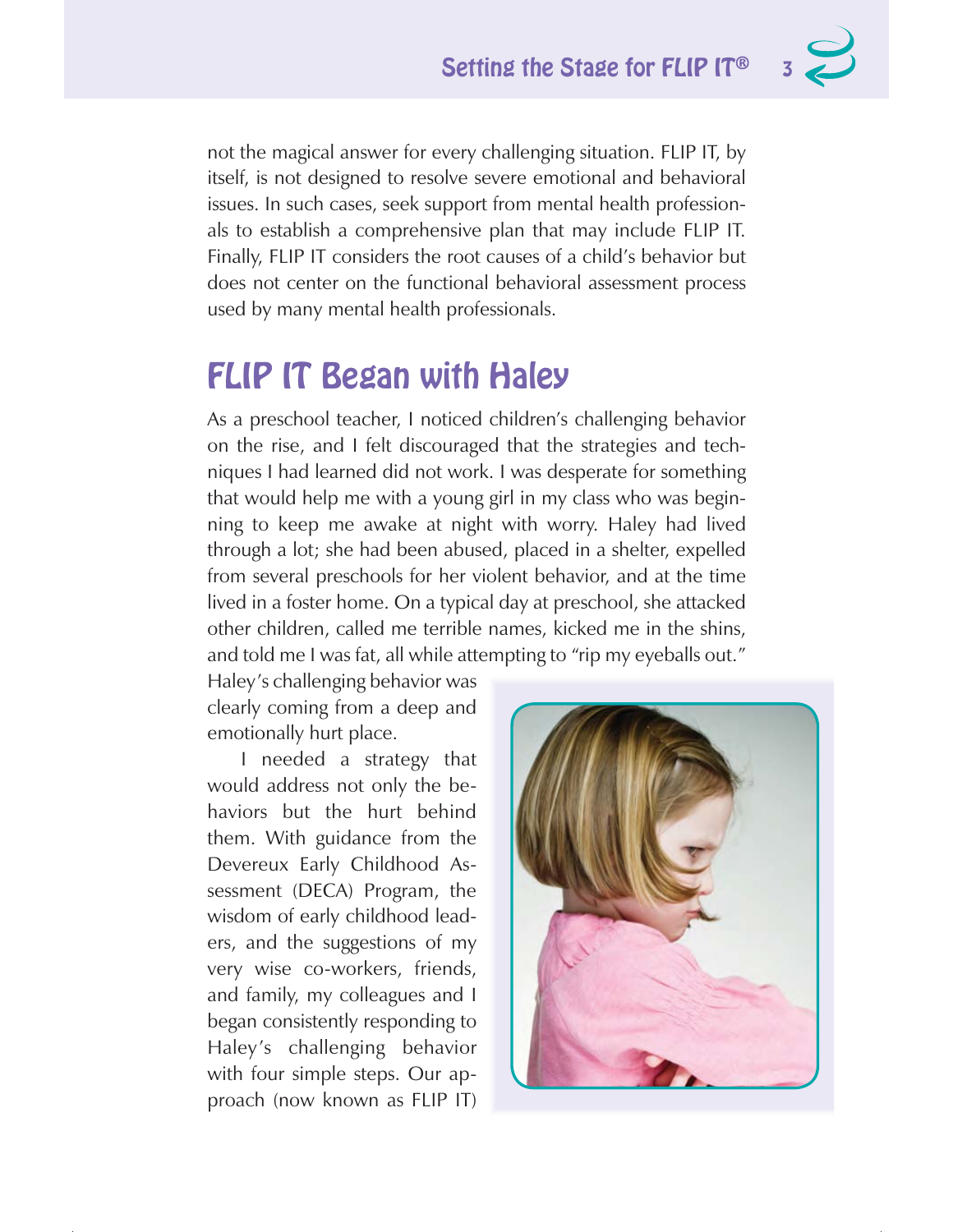was rooted in the development of an empathic, trusting relationship. With that base, we were able to teach Haley about emotional awareness and support her development of emotional control through problem-solving and healthy coping skills.

Every time Haley tried to "rip my eyeballs out," I acknowledged her FEELINGS and then set a loving LIMIT. I would say, "Haley, I see you are getting so mad. Remember we agreed to keep each other safe here." Then I would INQUIRE to encourage problem solving ("What can we do to help you with your mad?") and PROMPT her with coping strategies ("Can we rub your back or squeeze some play dough?").

By consistently using the FEELINGS step, we helped Haley understand and identify the painful emotions that bubbled up inside her before she would lash out. Just like every adult, each child has to develop her own unique coping strategies. After some trial and error with INQUIRIES and PROMPTS, we found that foot scratching worked best to soothe Haley. After several months of using FLIP IT with consistency, Haley learned to identify her own emotions and would often rip off her socks and ask for a foot scratch instead of attacking children and teachers. Haley's foster parents supported her progress by using FLIP IT at home. Later they adopted Haley, who went to kindergarten with a back scratcher for her feet! Haley is now a young woman who has been well loved and supported, and while she will always struggle with the trauma from her early years, she has coping skills. For children like Haley, FLIP IT is just one of many strategies used as part of a much more comprehensive plan to support all their needs.

You will find that the FLIP IT strategy is not new. It takes all that is old, wise, and good and makes it easy to remember and use. This strategy is not about trying to control children like Haley but about teaching them to control themselves in the context of a loving and safe relationship.

Since my work with Haley, I have become a social worker and have shared the FLIP IT strategy with many teachers and families. I am excited to share FLIP IT with you, and I hope you find it a rewarding and helpful strategy.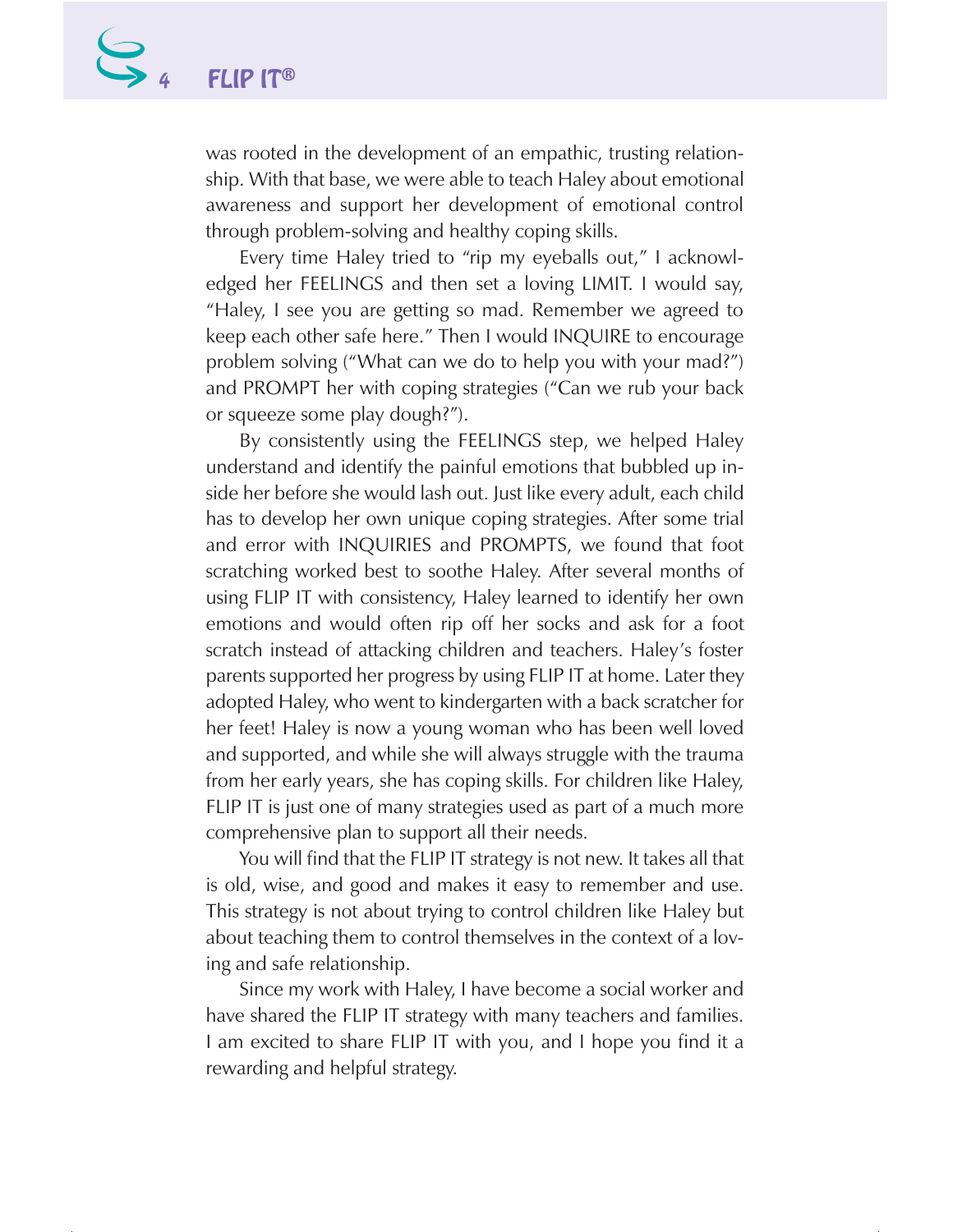### Resilience Theory and the FLIP IT Strategy

Resilience is the ability to bounce back from difficulty, misfortune, or change. The FLIP IT strategy helps children become resilient by teaching them how to cope in times of challenge. FLIP IT can be used as a stand-alone technique and/or as a strategy to enhance the implementation of the Devereux Early Childhood Assessment (DECA) Program, an assessment and planning system that measures and promotes protective factors in young children.

Three critical protective factors in the development of resilience in young children are attachment, initiative, and self-regulation. Attachment is the mutual, strong, and long-lasting relationship between a child and a significant adult, such as a parent, family member, or teacher. Initiative is the child's ability to use independent thought and action to meet his needs. Self-regulation is the child's ability to experience a range of feelings and express them using the words and actions that society considers appropriate. To be resilient and successful in school and life, children need to develop all three of these healthy protective factors. FLIP IT can be a powerful tool for supporting that process.

PROGRAM

Throughout the FLIP IT guide, a DECA Program logo appears when the material presented can link to resources in the DECA Program.

Adults do not need to use the DECA Program to try the FLIP IT strategy, but the DECA Program philosophy and resources complement and enhance efforts to promote positive behavior in children.

For more information on the Devereux Center for Resilient Children resources and materials see Appendix E.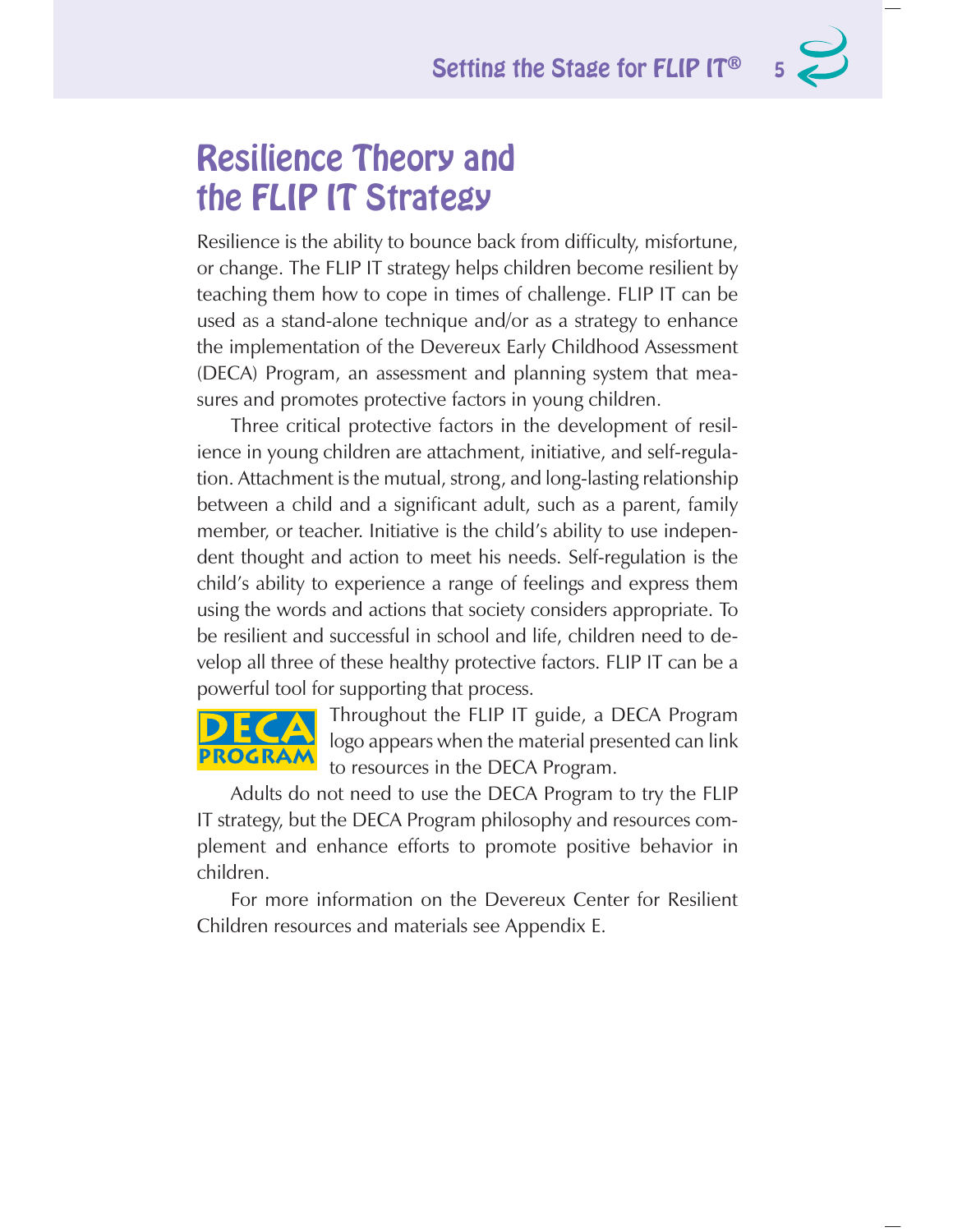### Relationships and Empathy

Every strategy we use with children will only be as successful as the relationship it is built upon. We learn best from people who make us feel safe, valued, and understood. For a child, FLIP IT is the process of learning about feelings and healthy coping skills, and a caring adult must facilitate this learning. Strive every day to strengthen your relationship with the child through play, listening, respect, and caring. FLIP IT also can help strengthen the bond between you and the child, because the FEELINGS step conveys empathy, the ability to see and feel from another person's perspective. Seeing challenging situations through the eyes of the child is critical to the FLIP IT process. Even if the emotion or challenge seems small to you, try to imagine what it means to the child at his age, in his world, with his limited life experiences. Empathy while using FLIP IT means honoring a "child-size problem" for what it means to that child. Showing empathy to a child is the first step in teaching him to have empathy for others.

When we look through the eyes of a child, we notice what she feels as well as how she reacts to the people and environment around her. Sometimes a child's negative emotions are a direct result of something we can and should change about ourselves or the environment. Empathy helps us become more aware of the child and more aware of ourselves. Try to embrace the lessons empathy teaches. Teachers, parents, and caregivers do not always know what to do, and they often feel as though they have done the wrong thing. As you learn to use FLIP IT, you may find yourself feeling skeptical, guilty, overwhelmed, or frustrated. Try to be gentle with yourself on this journey, and take time to notice your own feelings.

In times of personal stress, try using FLIP IT on yourself first. Practice the four FLIP IT steps to improve your own emotional awareness and emotional control. This can make you a better FLIP'er and a happier person.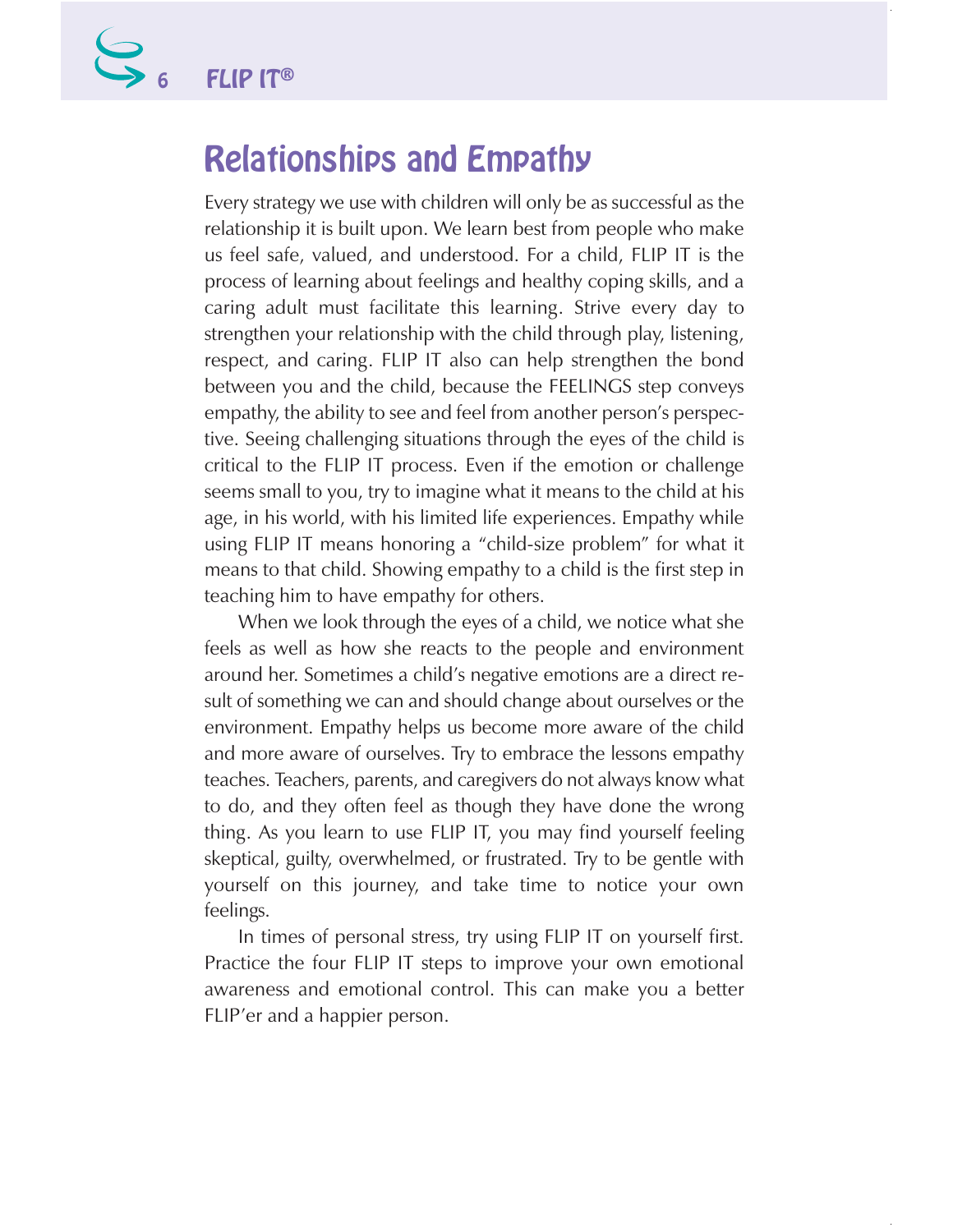1. **FEELINGS**: Notice what is happening inside you during times of stress, before you react. Ask yourself, "What am I really feeling?" Explore your emotions.



- 2. **LIMITS**: Decide what the appropriate boundaries or limits are for the situation.
- 3. **INQUIRIES**: Ask yourself, "What is the best way to handle this?"
- 

4. **PROMPTS**: Use creative thinking if you have difficulty finding a solution. Ask a friend, family member, or colleague for suggestions to help you think outside the box.

Becoming aware of your feelings, knowing your limits, and using healthy coping skills to solve problems will help you on your personal journey, in your work with children, and in your relationships with other adults.

### A Child in Mind

As you read the FLIP IT guide, you may find it useful to have in mind one or more children you want to try the FLIP IT process on. Use the opportunities presented in this guide to jot down reflections about your particular situation.

As you prepare to use the FLIP IT strategy with a child, it is important to reflect on who he is, so that you may better empathize with his point of view during challenging times. Get a more complete view of the child by making regular observations of his behavior and consulting multiple sources of information (other adults, medical records, and so on). Take a moment to reflect on a particular child and write down his strengths and interests.